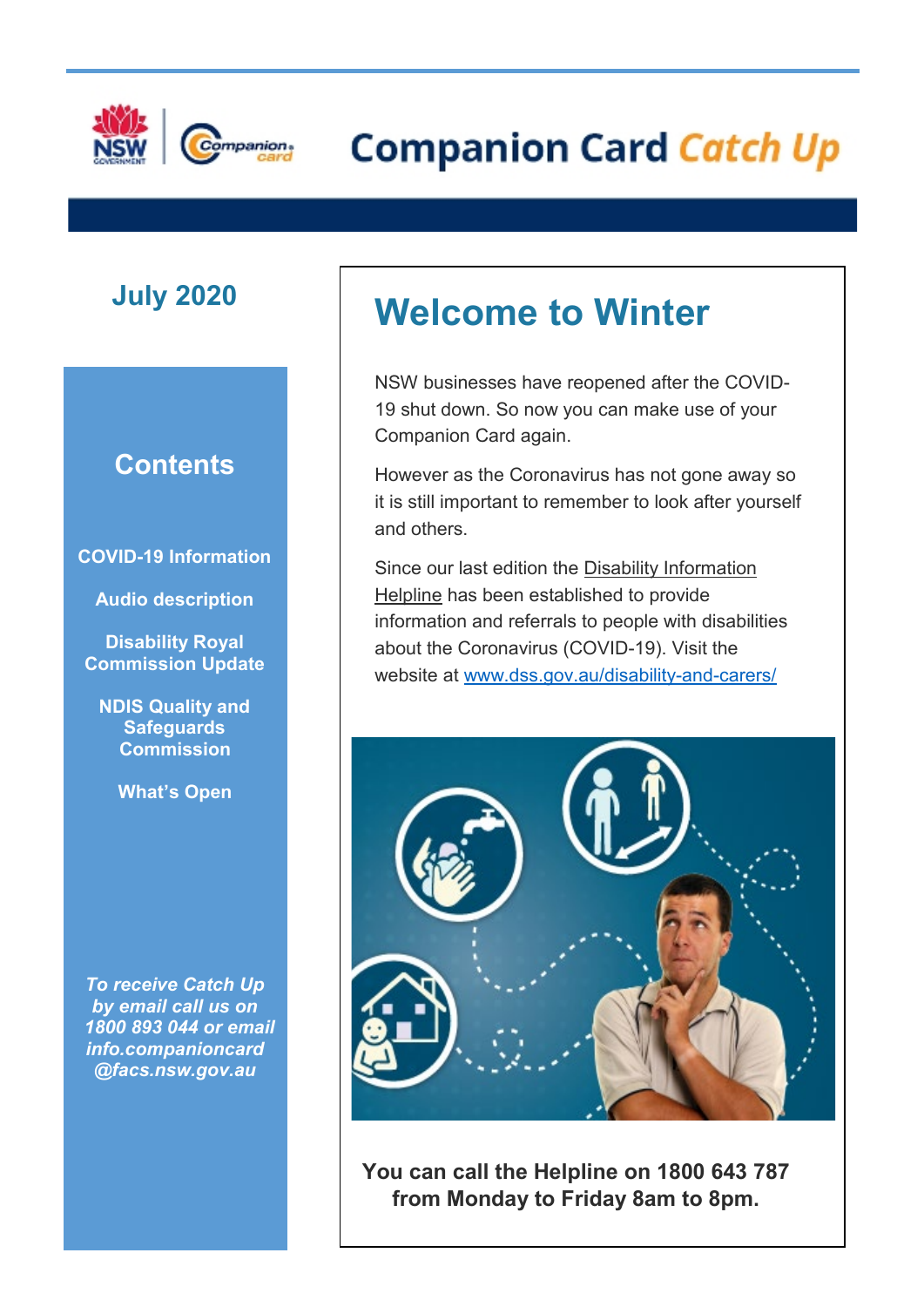## **COVID-19 Information**

Public health orders change in response to the movement of the virus. The NSW Government COVID-19 website contains up to date information and links to resources to assist you with every aspect of your life.<https://www.nsw.gov.au/covid-19>

Follow the rules and stay safe whether you are working, visiting family and friends, or going out.

**People with Disability Australia** have created a COVID-19 Hub with disability-focused information including national and international resources.

<https://pwd.org.au/covid-19-hub/>

**The Council for Intellectual Disability** (CID) has prepared some Easy Read resources on how people can stay safe, healthy and happy during COVID19.

<https://cid.org.au/covid-19/>

**IDEAS** is run by people with disability for people with disability. Their Coronavirus pandemic page contains clear information about COVID-19 and what it means for you.

<https://www.ideas.org.au/blogs/covid19-information-for-people-with-a-disability-start-here.html>

**Every Australian Counts** has created web pages specifically around the NDIS and the Coronavirus. It is community focused with simple easy to read guides.

<https://everyaustraliancounts.com.au/ndis-coronavirus-resources/>

#### **Feeling unwell?**

If you develop a fever, cough, sore or scratchy throat, shortness of breath, loss of taste or smell, seek medical attention. **Call the National Coronavirus Helpline [1800 020 080](tel:1800020080)** (24 hour help line).

### **Together against COVID-19**









Stay home as  $\parallel$  Don't go out  $\parallel$  Wash your  $\parallel$  Connect with uch as possible if you are sick hands regularly loved ones onlir much as possible if you are sick hands regularly loved ones online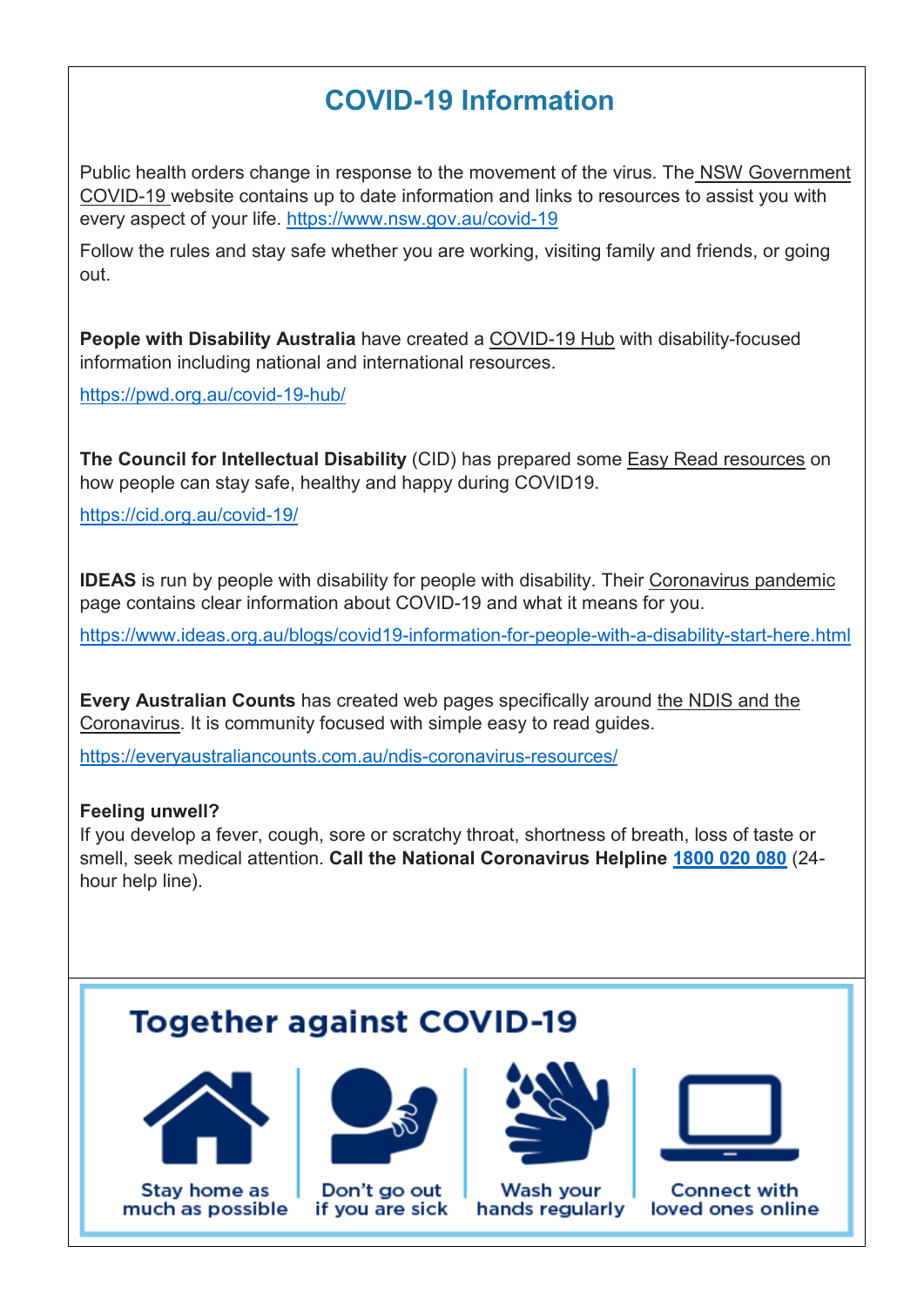# **Audio Description begins in Australia**

Following a \$2 million funding injection from the federal government, the ABC and SBS have introduced an audio description service for audiences who are blind or vision impaired.

Audio description (AD) is the auditory narration of a TV program.AD describes important visual elements of a television program, movie or performance between lines of dialogue. It is particularly beneficial to people who are blind and vision-impaired.

Audio description is most appropriate for dramas, documentaries and movies, which have sufficient gaps in dialogue for the insertion of audio description. News, as a genre, is not suitable to be audio described, as there are insufficient gaps in spoken elements of the program. Similarly, current affairs and sport programming will not include Audio Description.

Both the ABC and SBS will deliver approximately 14 hours each of shows every week that have audio description, supported by features designed to ensure all audiences are aware of when this programming is available. This includes an audio chime and on-air notification alerting audiences to audio description being provided for a program about to be broadcast.



Audio description is available on selected programming on the ABC Main Channel, ABC ME, ABC COMEDY and ABC Kids.

ABC audio-described programs can be found at www.abc.net.au/tv/audiodescription

Email: ad@your.abc.net.au

Phone: 139 994 (business hours)



Audio description is available on selected programming on SBS (SD and HD) and SBS VICELAND.

SBS programs can be found at www.sbs.com.au/aboutus/audio-described-programming

Email: audiodescription@sbs.com.au

Phone: 1800 500 727 (business hours)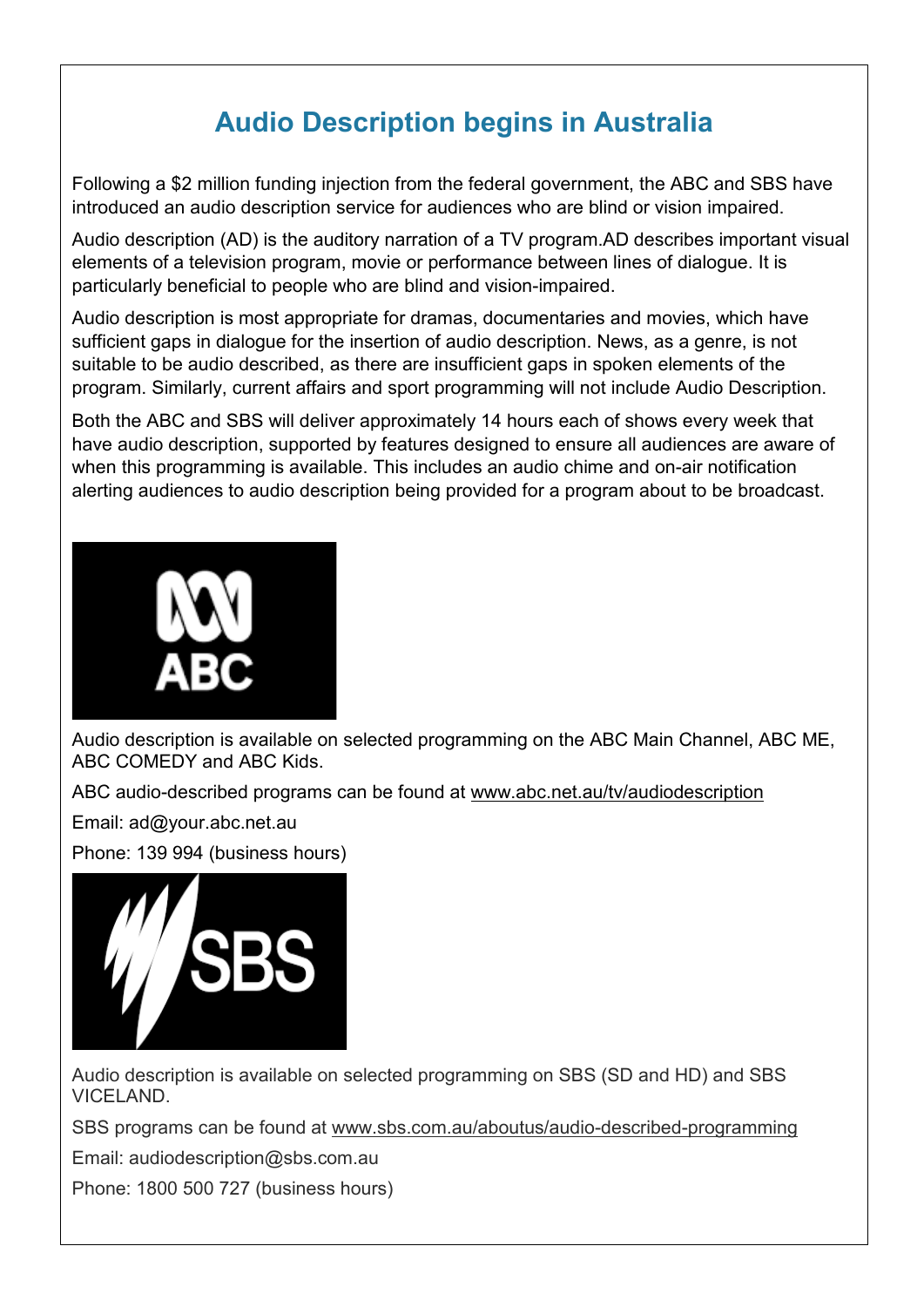

**Royal Commission into Violence, Abuse, Neglect and Exploitation of People with Disability**

#### **Issues Papers**

The Royal Commission is looking for feedback on a number of issues papers. Issues papers ask questions about a topic that is important to the enquiry. You are welcome and invited to send any information you think will help the Royal Commission do its work. Full details can be found at https://disability.royalcommission.gov.au/policy-and-research/issues-papers

#### **Rights and Attitudes issues paper**

Looks at the awareness and recognition of the rights of people with disability. This is to learn more about the level of awareness that people with disability, and the wider community, have about the rights of people with disability. The Royal Commission is also interested in attitudes towards people with disability, they want to know more about how those attitudes develop and what can be done to change them.

Responses due by 31 July 2020.

#### **Employment issues paper**

Is looking at the experiences of people with disability in employment. The Royal Commission wants to understand why people with disability are less likely to be employed and have lower incomes than people without disability. This paper is also seeking information about people's experiences of discrimination at work and how well specific programs designed to increase the employment of people with disability are working.

Responses due by 14 August 2020.

#### **Restrictive Practices issues paper**

Looks at the use and impact of restrictive practices on people with disability. The Royal Commission wants to know about the effects of restrictive practice on people with disability. They are also interested in understanding how laws, policies and practices around restrictive practices can be improved to better prevent and protect people with disability from violence, abuse, neglect and exploitation.

Responses due by 28 August 2020.

#### **First Nations People with Disability issues paper**

This latest issues paper seeks information about the experiences of First Nations people with disability. The Royal Commission is interested in examples of laws, policies and practices in different settings that are not working or working well. This can be in areas such as education, healthcare, workplaces, the justice system, home, online communities, and families.

Responses due by 11 September 2020.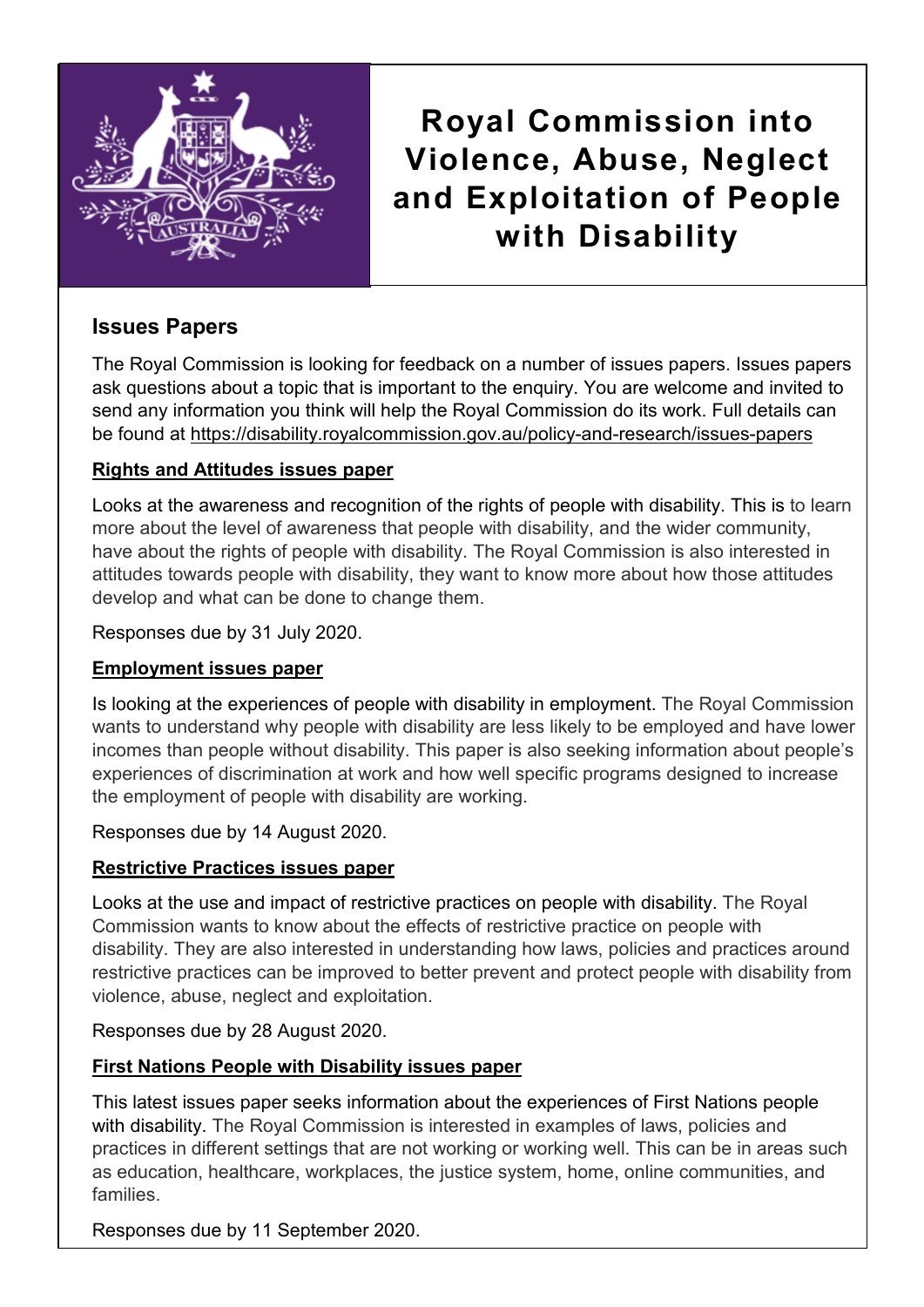#### **Experiences of people with disability during the ongoing COVID-19 Pandemic.**

The Royal Commission proposes to conduct the hearing in Sydney during the week commencing 17 August. The hearing will be closed to the public, but will be accessible via live stream.

The Royal Commission expects to hear evidence from people with disability, peak advocacy groups, public health and disability experts as well as government representatives, and intends to examine whether, in preparing for and responding to the COVID-19 pandemic, the Commonwealth, State and Territory governments and other entities adequately considered measures to prevent violence, abuse, neglect and exploitation of people with disability.

#### **Share your experiences with the Royal Commission.**

This helps the Royal Commission learn more about the problem and how to help prevent it in the future. You can share your experiences by making a submission or applying for a private session with a Commissioner.

Hearing from people with disability, families, support people, organisations and the broader community helps the Royal Commission understand the extent and the impact of violence, neglect, abuse and exploitation against people with disability. And help form recommendations to prevent it from happening again.

The Royal Commission acknowledges that coming forward to share your experience is a big step and want to make it as easy as possible. Counselling and support is available to help you.

#### **Ways to contact the Royal Commission**

Email: DRCenquiries@royalcommission.gov.au Phone: 1800 517 199 or 07 3734 1900 9:00am to 5:00pm Monday to Friday Mail: GPO Box 1422, Brisbane Qld 4001

#### **Breakdown of submissions to the Royal Commission to the end of June 2020.**

People do not have to provide demographic data when they make a submission. We only have demographic data for about half of all submissions we have received, so these figures are representative only.

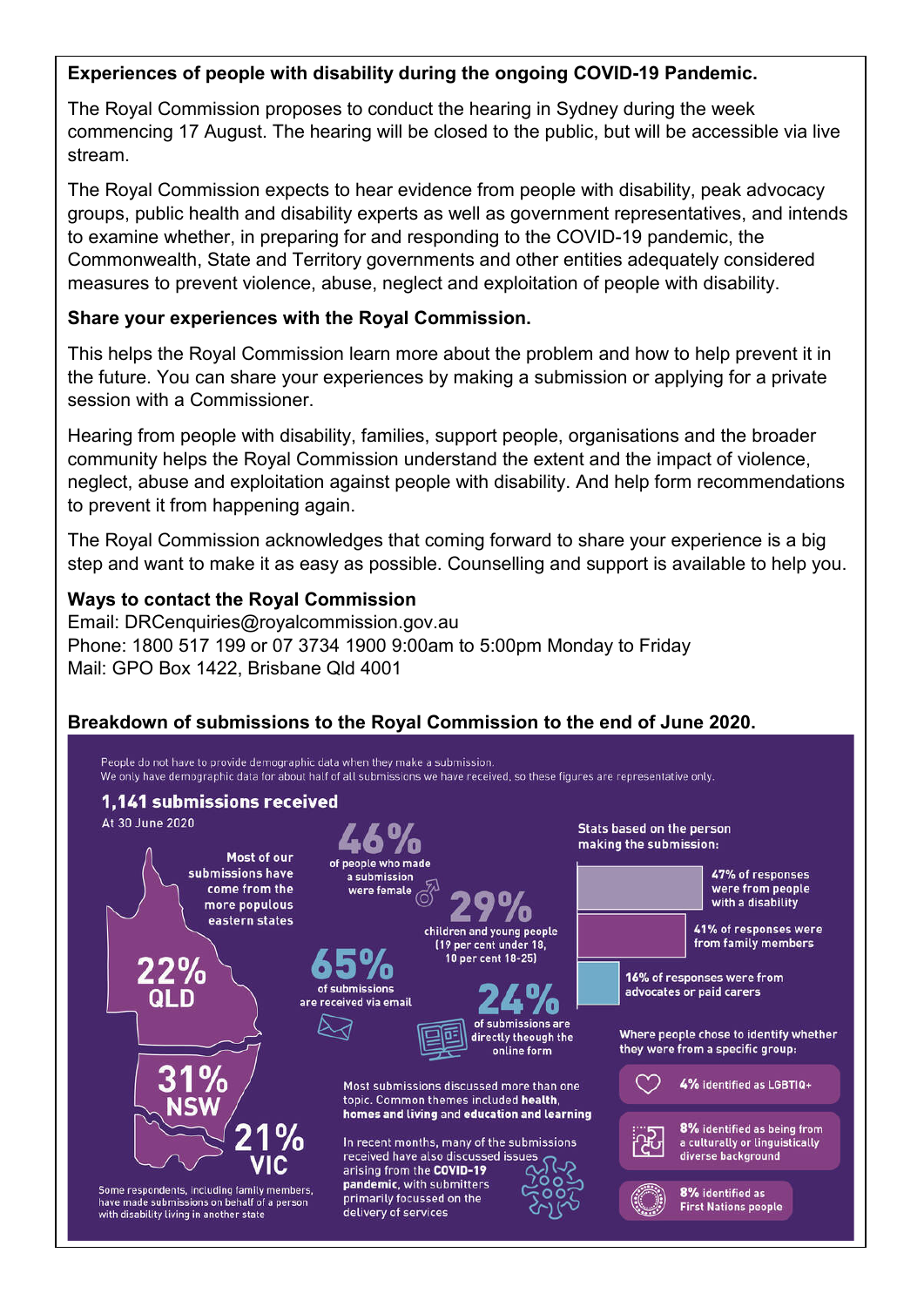#### **These supermarkets now have programs to assist people with disabilities. Inquiry into the NDIS Quality and Safeguards Commission**

**Federal Parliament's Joint Standing Committee on the NDIS will examine systemic and ongoing issues about the operations and framework of the Commission.**

independent agency established to improve the quality and safety of NDIS supports and services. The Commission is tasked with regulating NDIS providers, resolving [Priority Assistance service](http://enews.seniorscard.nsw.gov.au/link/id/zzzz5e8d81691a75f141Pzzzz5e4e06196ef40405/page.html) will ensure vulnerable customers in the community have access to The NDIS Quality and Safeguards Commission (www.ndiscommission.gov.au/) is an problems and identifying areas for improvement.

 $\vert$  If you have reported something to the NDIS Quality and Safeguards Commission, made a complaint or have any ideas about what would make the system work better,  $\frac{m}{n}$  $\parallel$  the Committee wants to hear from you.

#### **Submissions Close: 31 July 2020**.

 $\overline{\phantom{a}}$ 

the store

[Community Pick Up](http://enews.seniorscard.nsw.gov.au/link/id/zzzz5e8d81691db51526Pzzzz5e4e06196ef40405/page.html) is now available in 700 selected locations to allow Priority Assistance **Every Australian Counts** (https://everyaustraliancounts.com.au/) has all the information about the Inquiry on their website as well as how to make an individual submission or<br>about the service in the service as well as how to make an individual submission or  $\overline{a}$ be part of their joint submission.

(https://ndcalliance.org.au/) to make sure the NDIS delivers on its promise to people with  $\vert$  disability.  $\vert$  disability. Every Australian Counts is a campaign run by the National Disability & Carer Alliance disability.

The Joint Standing Committee on the National Disability Insurance Scheme (www.aph.gov.au/Parliamentary\_Business/Committees/Joint/National\_Disability\_Insurance\_Scheme) Committee Secretariat contact:

PO Box 6100, Parliament House, Canberra ACT 2600. Phone: +61 2 6277 3083 Email: ndis.sen@aph.gov.au

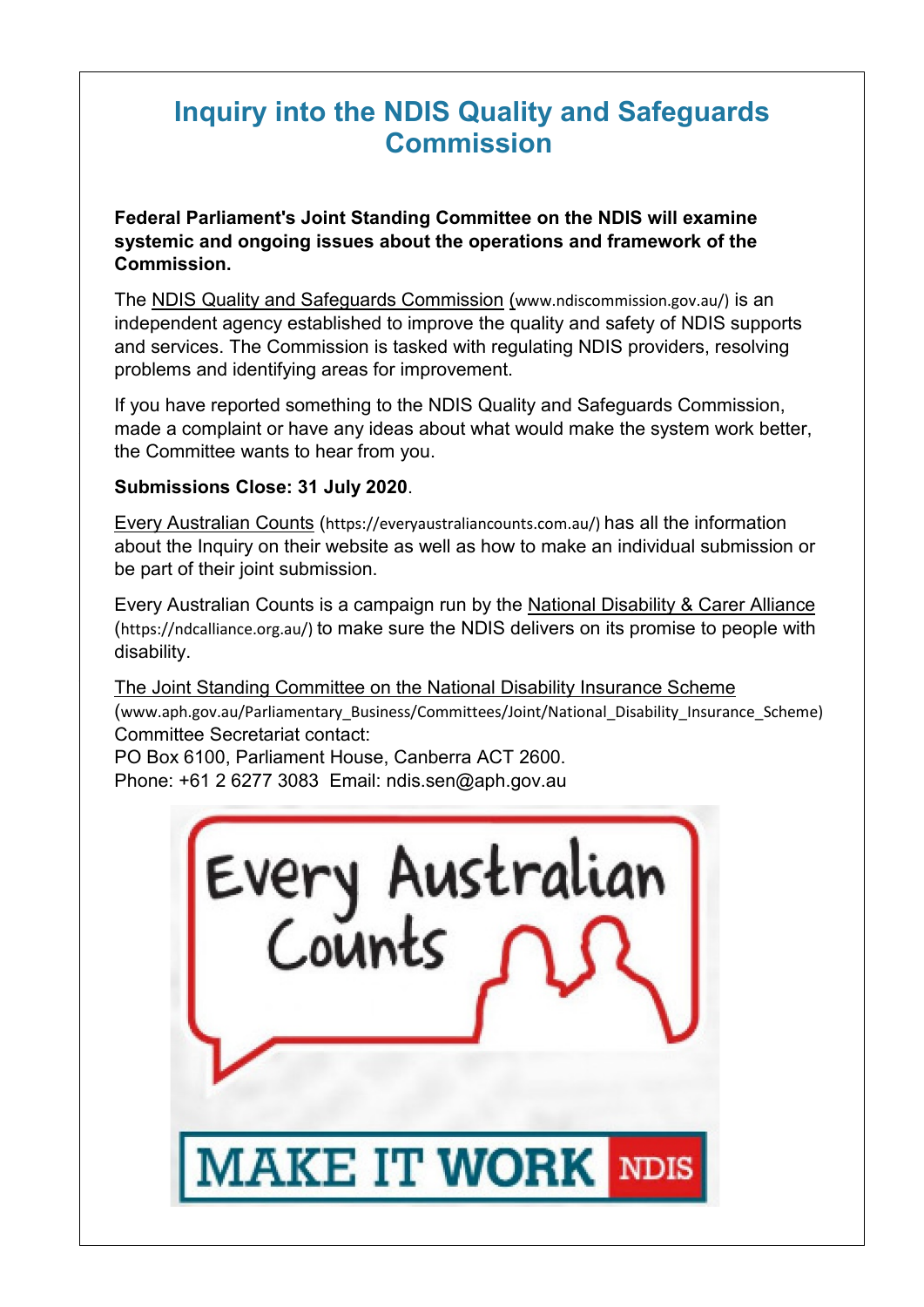**As of 1 July all entertainment businesses can open with the exception of night clubs and music festivals. However due to the 4 square metre per person rule not all venues will operate in the same way as prior to the shutdown. We recommend checking the website or phoning the venue prior to attending.**

#### **[Ticketek](http://enews.seniorscard.nsw.gov.au/link/id/zzzz5efc3ebe19a2a004Pzzzz5e4e06196ef40405/page.html) and [Ticketmaster](http://enews.seniorscard.nsw.gov.au/link/id/zzzz5efc3ebe1c3b5739Pzzzz5e4e06196ef40405/page.html)**

Both of these booking agencies have extensive lists of cancelled and postponed events. A number of performances have been rescheduled starting September 2020.

\_\_\_\_\_\_\_\_\_\_\_\_\_\_\_\_\_\_\_\_\_\_\_\_\_\_\_\_\_\_\_\_\_\_\_\_\_\_\_\_\_\_\_\_\_\_\_\_\_\_\_\_\_\_\_\_\_\_\_\_\_\_\_\_\_\_\_\_\_\_

\_\_\_\_\_\_\_\_\_\_\_\_\_\_\_\_\_\_\_\_\_\_\_\_\_\_\_\_\_\_\_\_\_\_\_\_\_\_\_\_\_\_\_\_\_\_\_\_\_\_\_\_\_\_\_\_\_\_\_\_\_\_\_\_\_\_\_\_\_\_

Cinemas have reopened with physical distancing so booking in advance is advised.

**[Hoyts](http://enews.seniorscard.nsw.gov.au/link/id/zzzz5efc3ebe1fa71641Pzzzz5e4e06196ef40405/page.html)** <https://www.hoyts.com.au/> **[Event](http://enews.seniorscard.nsw.gov.au/link/id/zzzz5efc3ebe22726195Pzzzz5e4e06196ef40405/page.html)** <https://www.eventcinemas.com.au/> **[Palace](http://enews.seniorscard.nsw.gov.au/link/id/zzzz5efc3ebe24788670Pzzzz5e4e06196ef40405/page.html)** <https://www.palacecinemas.com.au/> **[Dendy](http://enews.seniorscard.nsw.gov.au/link/id/zzzz5efc3ebe26d34412Pzzzz5e4e06196ef40405/page.html)** <https://www.dendy.com.au/>





Try to keep in touch with friends and family every day - you need support and connection now more than ever. This can be as simple as phone calls and text messages, or you can set up video chats or group chats. 7 T



**Pam Webster NSW Carers Advisory Council** 

# **Caring for carers during COVID-19**

coronavirus.dcj.nsw.gov.au